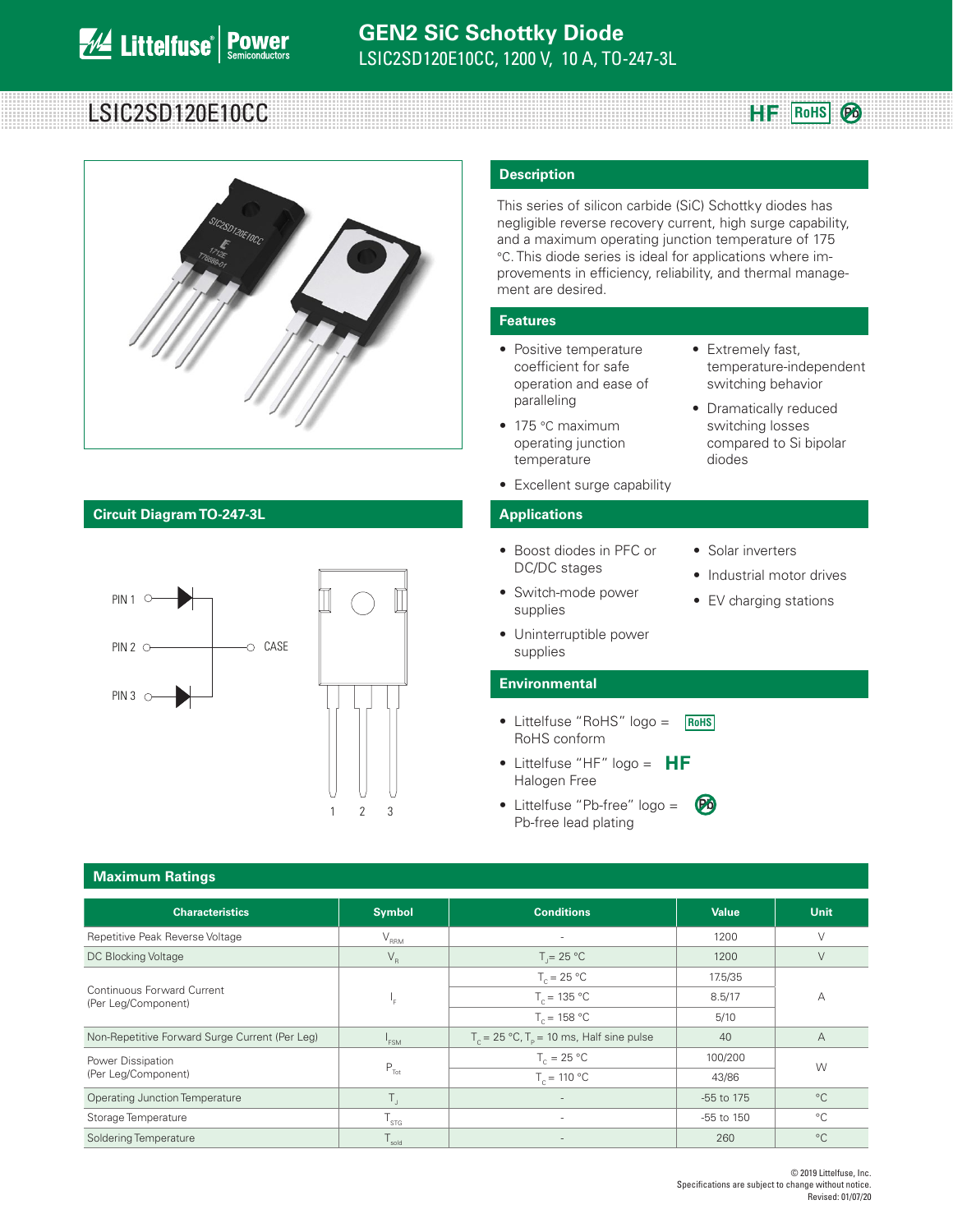#### **Electrical Characteristics (Per Leg)**

| <b>Characteristics</b>         | <b>Symbol</b>  | <b>Conditions</b>                                   | Value                    |       |                          | Unit   |
|--------------------------------|----------------|-----------------------------------------------------|--------------------------|-------|--------------------------|--------|
|                                |                |                                                     | Min.                     | Typ.  | Max.                     |        |
|                                |                | $I_F = 5 A, T_J = 25 °C$                            | $\overline{\phantom{a}}$ | 1.5   | 1.8                      | $\vee$ |
| Forward Voltage                | $V_F$          | $I_{F} = 5 A, T_{1} = 175 °C$                       | $\overline{\phantom{a}}$ | 2.1   |                          |        |
| <b>Reverse Current</b>         | <sup>1</sup> R | $V_{\rm B} = 1200 \,\rm V$ , T <sub>1</sub> = 25 °C | ٠                        | $<$ 1 | 100                      | μA     |
|                                |                | $V_R = 1200 V, T_J = 175 °C$                        | $\overline{\phantom{a}}$ | 5     |                          |        |
| <b>Total Capacitance</b>       | $\mathsf{C}$   | $V_p = 1 V$ , f = 1 MHz                             | $\overline{\phantom{a}}$ | 310   |                          | pF     |
|                                |                | $V_e = 400 V$ , f = 1 MHz                           | $\overline{\phantom{a}}$ | 29    |                          |        |
|                                |                | $V_R$ = 800 V, f = 1 MHz                            | $\overline{\phantom{a}}$ | 21    |                          |        |
| <b>Total Capacitive Charge</b> | $Q_{\rm c}$    | $V_R = 800 \text{ V}, Q_c = \int C(V) dV$           | $\sim$                   | 30    | $\overline{\phantom{a}}$ | nC     |

**Footnote:**  $T_1 = +25 \degree C$  unless otherwise specified

| Thermal Characteristics |                  |                                    |              |          |      |      |
|-------------------------|------------------|------------------------------------|--------------|----------|------|------|
|                         |                  | <b>Conditions</b><br><b>Symbol</b> | <b>Value</b> |          |      |      |
| <b>Characteristics</b>  |                  |                                    | Min.         | Typ.     | Max. | Unit |
| Thermal Resistance      | n <sub>ejc</sub> | $\sim$                             | $\,$         | 1.5/0.75 |      | °C/W |



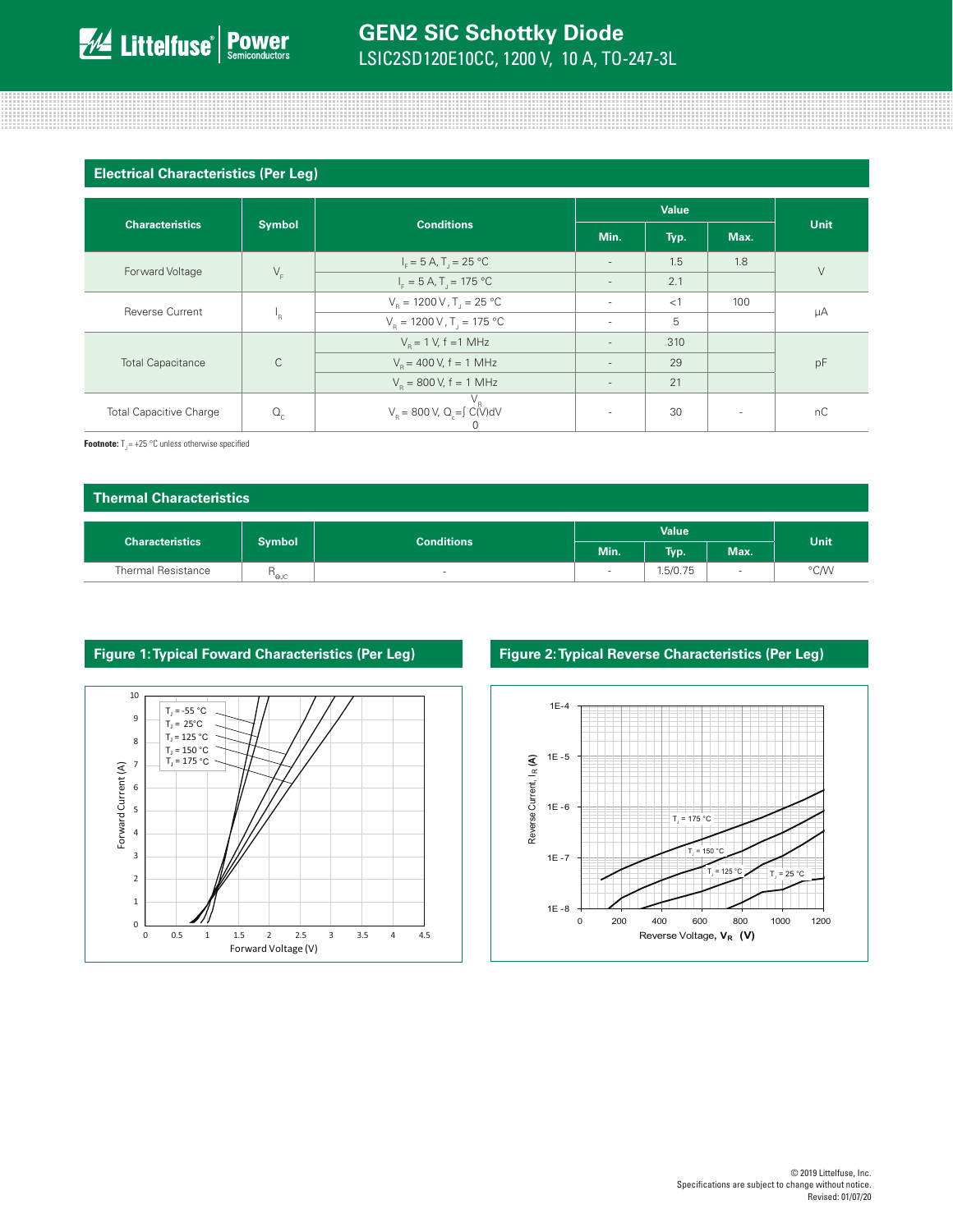





#### **Figure 3: Power Derating (Per Leg) Figure 4: Current Derating (Per Leg)**



#### **Figure 5: Capacitance vs. Reverse Voltage (Per Leg) Figure 6: Capacitive Charge vs. Reverse Voltage (Per Leg)**



### **Figure 7: Stored Energy vs. Reverse Voltage (Per Leg) Figure 8: Transient Thermal Impedance (Per Component)**



© 2019 Littelfuse, Inc. Specifications are subject to change without notice. Revised: 01/07/20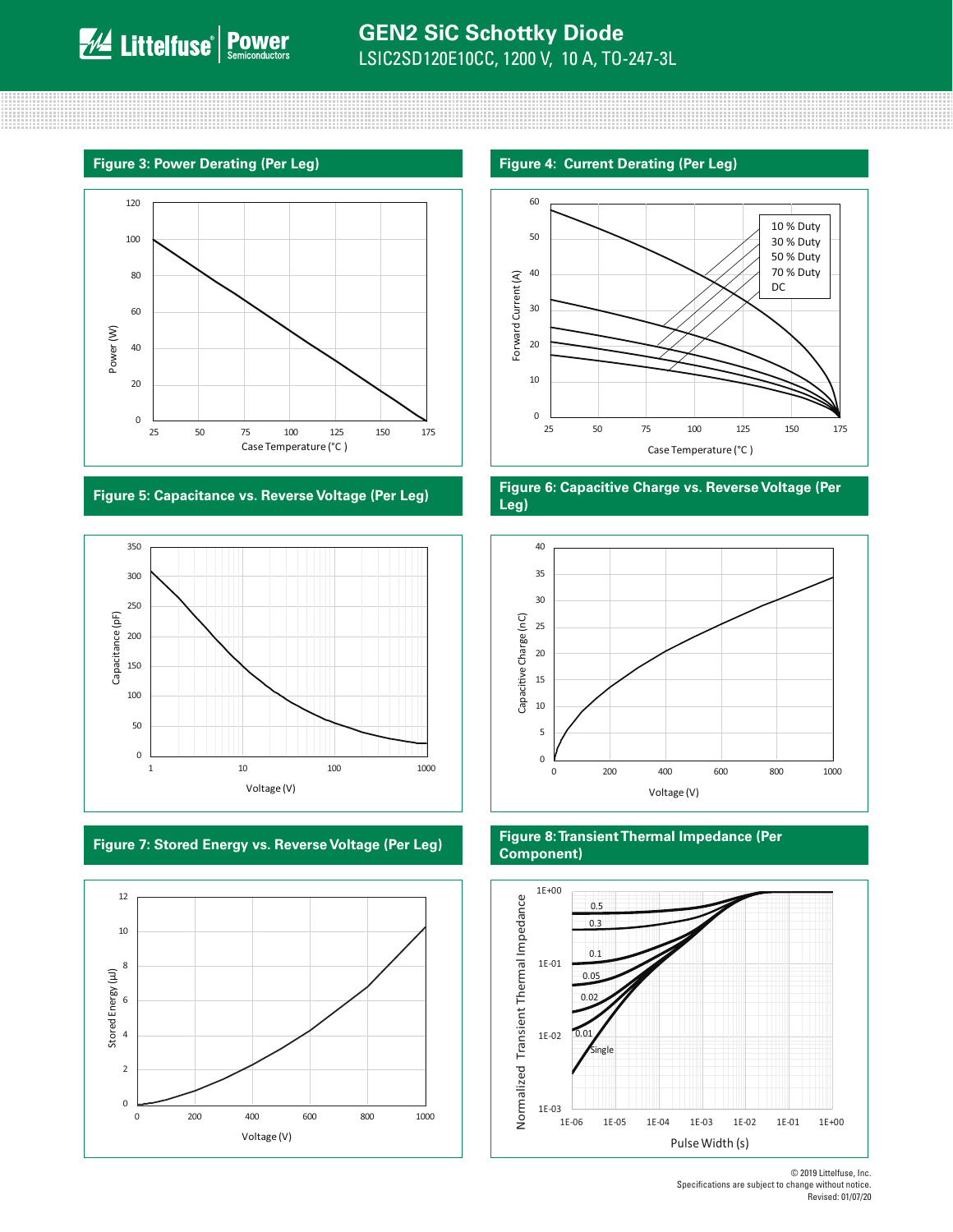# **GEN2 SiC Schottky Diode** LSIC2SD120E10CC, 1200 V, 10 A, TO-247-3L

#### **Package Dimensions TO-247-3L**

**A**

**c**





#### **Recommended Hole Pattern Layout**



## **Notes:** 1. Dimensions are in millimeters 2. Dimension D, E do not include mold flash. Mold flash shall not exceed 0.127 mm per side. These measured<br>at the outermost extreme of plastic body.<br>3.0P to have a maximum draft angle of 1.5° to the top<br>of the part with a maximum hole diameter of 0.154"

|                | <b>Millimeters</b> |            |            |  |  |
|----------------|--------------------|------------|------------|--|--|
| <b>Symbol</b>  | <b>Min</b>         | <b>Nom</b> | <b>Max</b> |  |  |
| А              | 4.80               | 5.03       | 5.20       |  |  |
| A1             | 2.25               | 2.38       | 2.54       |  |  |
| A <sub>2</sub> | 1.85               | 1.98       | 2.11       |  |  |
| b              | 0.99               |            | 1.40       |  |  |
| b2             | 1.65               |            | 2.39       |  |  |
| b4             | 2.59               |            | 3.43       |  |  |
| c              | 0.38               | 0.64       | 0.89       |  |  |
| D              | 20.80              | 20.96      | 21.34      |  |  |
| D <sub>1</sub> | 13.50              | ä,         |            |  |  |
| D <sub>2</sub> | 0.51               | 1.19       | 1.35       |  |  |
| е              |                    | 5.44 BSC   |            |  |  |
| E              | 15.75              | 15.90      | 16.13      |  |  |
| E1             | 13.06              | 14.02      | 14.15      |  |  |
| E <sub>2</sub> | 4.19               | 4.32       | 4.83       |  |  |
| L.             | 19.81              | 20.19      | 20.57      |  |  |
| L1             | 3.81               | 4.19       | 4.45       |  |  |
| øP             | 3.55               | 3.61       | 3.66       |  |  |
| øP1            | 7.06               | 7.19       | 7.32       |  |  |
| o              | 5.49               | 5.61       | 6.20       |  |  |
| S              | 6.05               | 6.17       | 6.30       |  |  |

#### **Part Numbering and Marking System**

SIC 2 SD

E

120

YY WW X

CC

10



- $=$  SiC
- = Gen2
- = Schottky Diode
- = Voltage Rating (1200 V)
- $=$  TO-247-3L
- = Current Rating (10 A)
- = Common Cathode
- = Year
- = Week
- = Trace Code (Any Letter)
- ZZZZZZ-ZZ = Lot Number

# **Packing Options**

| <b>Part Number</b> | <b>Marking</b> | <b>Packing Mode</b> | M.O. Q. |
|--------------------|----------------|---------------------|---------|
| LSIC2SD120E10CC    | SIC2SD120E10CC | Tube (30pcs)        | 450     |